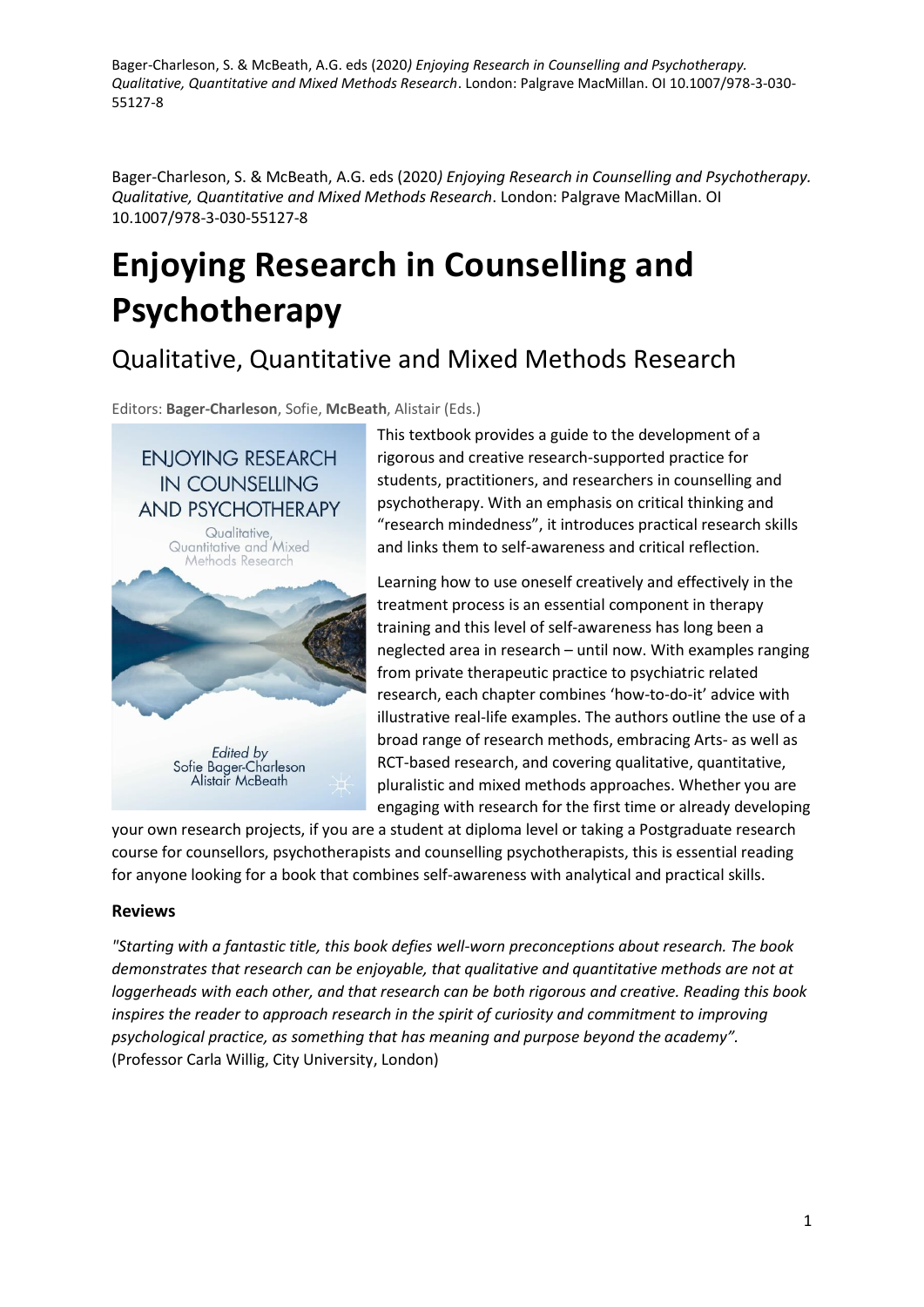Bager-Charleson, S. & McBeath, A.G. eds (2020*) Enjoying Research in Counselling and Psychotherapy. Qualitative, Quantitative and Mixed Methods Research*. London: Palgrave MacMillan. OI 10.1007/978-3-030- 55127-8

# **Table of contents (14 chapters)**

# **Introduction: Considering Qualitative, Quantitative and Mixed Methods Research**

Pages 1-12, McBeath, Alistair (et al.)

# **Doing Qualitative Research**

Pages 13-35, Bager-Charleson, Sofie

### **Doing Phenomenological Research. Dwelling with the Mystery**

Pages 37-50, King, Rupert

# **Doing Qualitative Research with Interpretative Phenomenological Analysis**

Pages 51-69, Barton, John

# **Becoming a Narrative Inquirer**

Pages 71-93. Etherington, Kim

# **Doing Constructivist Grounded Theory Research**

Pages 95-114. Langley, Elvis

# **Ethical Research? Examining Knotty, Moment-to-Moment Challenges Throughout the Research Process**

Pages 115-135. Finlay, Linda

# **Doing Qualitatively Driven Mixed Methods and Pluralistic Qualitative Research**

Pages 137-160. Frost, Nollaig and Bailey-Rodriguez, Deborah

### **Doing Quantitative Research with Statistics**

Pages 161-173, McBeath, Alistair

#### **Doing Quantitative Research with a Survey**

Pages 175-193, McBeath, Alistair

### **Doing Quantitative Research with Outcome Measures**

Pages 195-212, Duncan, Charlie and McInnes, Barry

# **Doing Mixed Methods Research. Combining Outcome Measures with Interviews**

Pages 213-238, Priest, Alan

# **Understanding Randomized Control Trial Design in Counselling and Psychotherapy**

Pages 239-264, Stafford, Megan R.

### **Navigating the Landscape of 'Evidence' in Research**

Pages 265-278, Broglia, Emma and Knowles, Louise